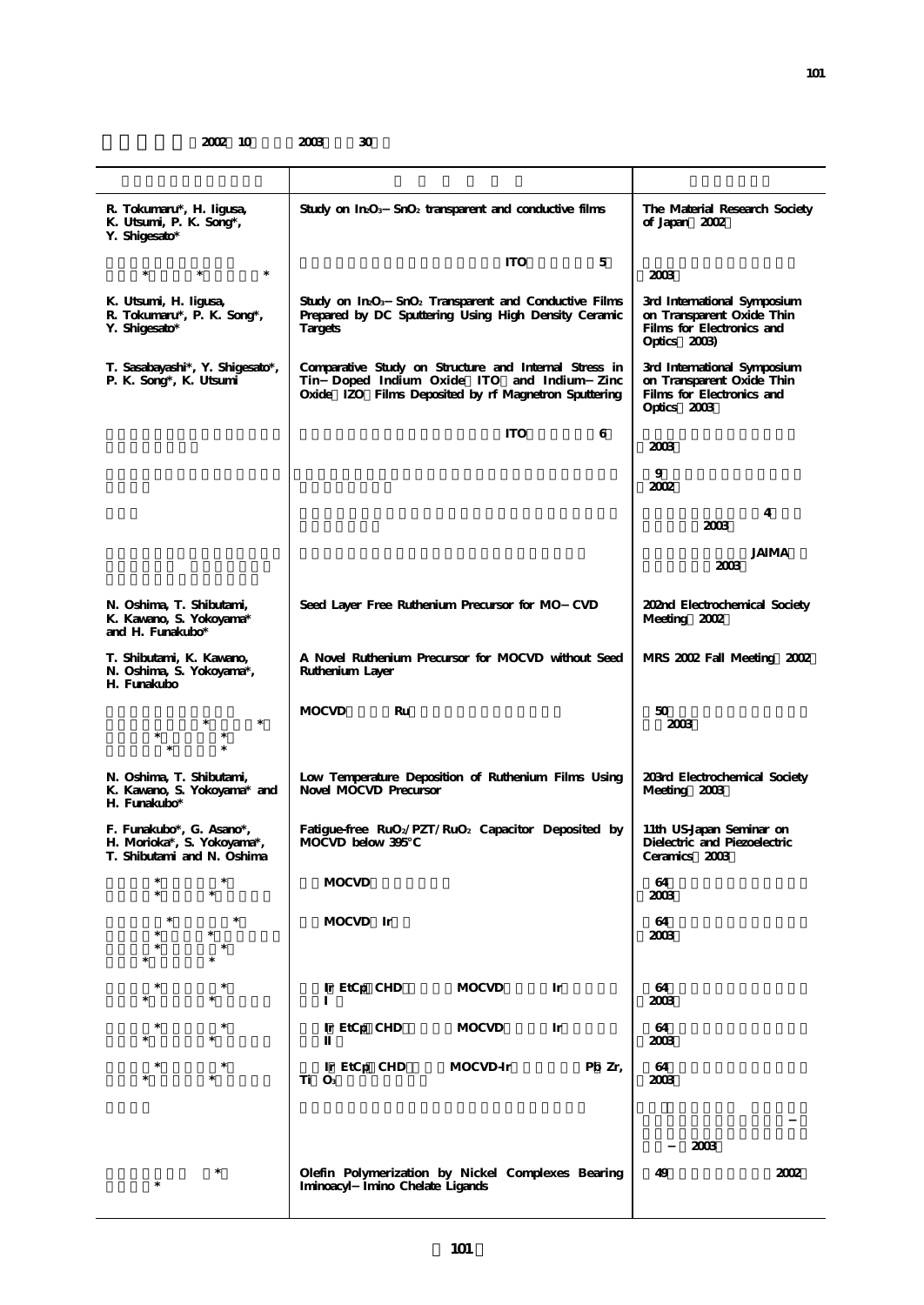|                                                                                     |                                                                                                                                                               | 51<br>2002                                                                                                   |
|-------------------------------------------------------------------------------------|---------------------------------------------------------------------------------------------------------------------------------------------------------------|--------------------------------------------------------------------------------------------------------------|
|                                                                                     |                                                                                                                                                               | 2003                                                                                                         |
|                                                                                     |                                                                                                                                                               | 52<br>2003                                                                                                   |
|                                                                                     | Pd                                                                                                                                                            | 35<br>2002                                                                                                   |
|                                                                                     |                                                                                                                                                               | Organometallic<br>Seminar 2002                                                                               |
|                                                                                     |                                                                                                                                                               | 2003                                                                                                         |
| T. Doi, L.C. Chien*                                                                 | Optical Anisotropic Compensator by Polymer Stabilization<br>Technique                                                                                         | SID International Symposium<br>2003                                                                          |
|                                                                                     | Highly Expanded Crosslinked Polyethylene Foams                                                                                                                | Society of Plastic Engeneers,<br>Anuual Technical Conference<br>2003                                         |
| M. Yamaguchi                                                                        | Foaming of Novel Linear Polyethylene with Enhanced<br>Melt Elasticity                                                                                         | Annual Meeting of Polymer<br>Processing Society 2003                                                         |
|                                                                                     | Cu CMP                                                                                                                                                        | 2002                                                                                                         |
|                                                                                     | <b>LSX</b><br>Ge                                                                                                                                              | 16                                                                                                           |
| T. Masuda, H. Nakamura,<br>Y. Tamano, H. Yoshimura,<br>R. Van Maris*, K. M. Gay*    | Advance in Amine Emission Free Catalyst Systems for<br>Automotive Seating A Fundamental Study on Durability<br>Performance by Humid Aging Load Loss Test HALL | Polyurethanes 2002 API2002                                                                                   |
| K. Nakamura, A. Sakane,<br>T. Suzuki, M. Hasegawa,<br>Y. Kato, H. Sasaki, K. Inoue* | Evaluation and applications of a new Toyopearl AF ABA<br>550C                                                                                                 | ISPPP 2002 22nd International<br>Symposium on the Separation<br>of Proteins, Peptides and<br>Polynucleotides |
| Y. Kato, K. Nakamura,<br>T. Kitamura, T. Tsuda,<br>M. Hasegawa, H. Sasaki           | Chromatographic conditions for ultra high performance<br>IEC of proteins                                                                                      | ISPPP 2002 22nd International<br>Symposium on the Separation<br>of Proteins, Peptides and<br>Polynucleotides |
|                                                                                     |                                                                                                                                                               |                                                                                                              |
|                                                                                     |                                                                                                                                                               | 40                                                                                                           |
|                                                                                     |                                                                                                                                                               | 26                                                                                                           |
|                                                                                     |                                                                                                                                                               | 139                                                                                                          |
|                                                                                     |                                                                                                                                                               |                                                                                                              |
|                                                                                     |                                                                                                                                                               |                                                                                                              |
|                                                                                     |                                                                                                                                                               | 18                                                                                                           |
|                                                                                     | Cs                                                                                                                                                            | 18                                                                                                           |
|                                                                                     | <b>TEAOH</b>                                                                                                                                                  | 18                                                                                                           |
| *                                                                                   | $\mathbf X$                                                                                                                                                   | 2003<br>$5\!\mathrm{O}$                                                                                      |
|                                                                                     | NaF                                                                                                                                                           | $8\!$                                                                                                        |
|                                                                                     |                                                                                                                                                               |                                                                                                              |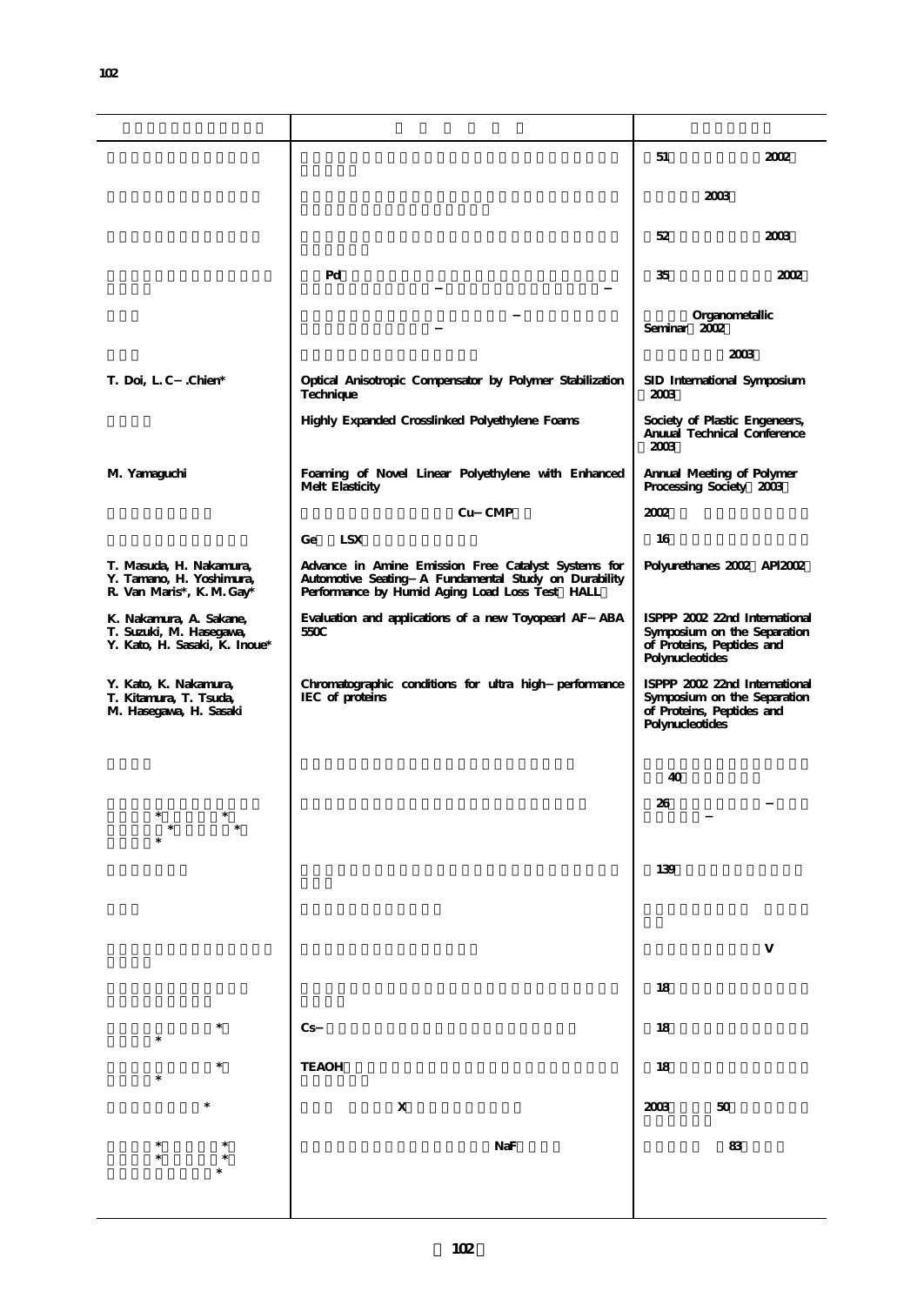| $\ast$<br>$\ast$                                                          | <b>CVD</b><br>t                                                                                                                             | 50                                                                                                                                                                    |
|---------------------------------------------------------------------------|---------------------------------------------------------------------------------------------------------------------------------------------|-----------------------------------------------------------------------------------------------------------------------------------------------------------------------|
|                                                                           |                                                                                                                                             | $\boldsymbol{\pi}$                                                                                                                                                    |
| $\ast$<br>*<br>$\ast$<br>$\ast$                                           |                                                                                                                                             | 70                                                                                                                                                                    |
|                                                                           | Benzamidine TOYOPEARL                                                                                                                       |                                                                                                                                                                       |
|                                                                           |                                                                                                                                             |                                                                                                                                                                       |
| $\ast$                                                                    |                                                                                                                                             | 25                                                                                                                                                                    |
|                                                                           |                                                                                                                                             | 9                                                                                                                                                                     |
| Y. Kato, K. Nakamura,<br>T. Kitamura, T. Tsuda,<br>M. Hasegawa, H. Sasaki | Effect of Chromatographic Conditions on Resolution in<br>High Performance Ion Exchange Chromatography of<br>Proteins on Macroporous Support | 27th Symposium on High<br>Performance Liquid Phase<br>Separations and Related<br>Techniques                                                                           |
| Y. Kato, K. Nakamura,<br>T. Kitamura, M. Hasegawa,<br>H. Sasaki           | Hydreophobic Interaction Chromatography at Low Salt<br>Concentration for the Capture of Monoclonal Antibodies                               | 16th International Symposium,<br>Exhibit & Workshops on<br>PREPARATIVE/PROCESS<br>CHROMATOGRAPHY Ion<br>Exchange, Adsorption/<br>Desorption Processes &<br>Separation |
| K. Nakamura, T. Suzuki,<br>M. Hasegawa, Y. Kato,<br>H. Sasaki, K. Inoue*  | Purification of Antithrombin<br>by Heparin Affinity<br>Chromatography                                                                       | Affinity Interactions 2003 15th<br>International Conference                                                                                                           |
| $\ast$                                                                    | X                                                                                                                                           | 2003<br>64                                                                                                                                                            |
|                                                                           |                                                                                                                                             | 13<br>2002                                                                                                                                                            |
|                                                                           |                                                                                                                                             | 2<br>2002                                                                                                                                                             |
|                                                                           | HILIC MS MS                                                                                                                                 | 52<br>2003                                                                                                                                                            |
|                                                                           |                                                                                                                                             | 11<br>2002                                                                                                                                                            |
|                                                                           |                                                                                                                                             | 10<br>2002                                                                                                                                                            |
|                                                                           | GPC<br>$\rm PE$<br>Je Mw                                                                                                                    | $5\!2$                                                                                                                                                                |
|                                                                           | ${\rm GPC}$                                                                                                                                 | 2003<br>14                                                                                                                                                            |
|                                                                           |                                                                                                                                             | 2003                                                                                                                                                                  |
|                                                                           | GPC                                                                                                                                         | 2003                                                                                                                                                                  |
|                                                                           | $\rm PE$<br>$_{\rm{ESCR}}$                                                                                                                  | M M<br>2003                                                                                                                                                           |
|                                                                           |                                                                                                                                             | 148<br>2003                                                                                                                                                           |
| $\ast$<br>$\ast$<br>$\qquad \qquad \ast$<br>$\ast$                        |                                                                                                                                             | 43<br>2002                                                                                                                                                            |
|                                                                           | <b>MMAO</b>                                                                                                                                 | ${\bf 32}$<br>2002                                                                                                                                                    |
| $\ast$<br>$\ast$                                                          | <b>MOVPE</b><br>AlInAs InP AlInAs InP<br><b>HEMT</b>                                                                                        | $50\,$<br>2003                                                                                                                                                        |
|                                                                           |                                                                                                                                             |                                                                                                                                                                       |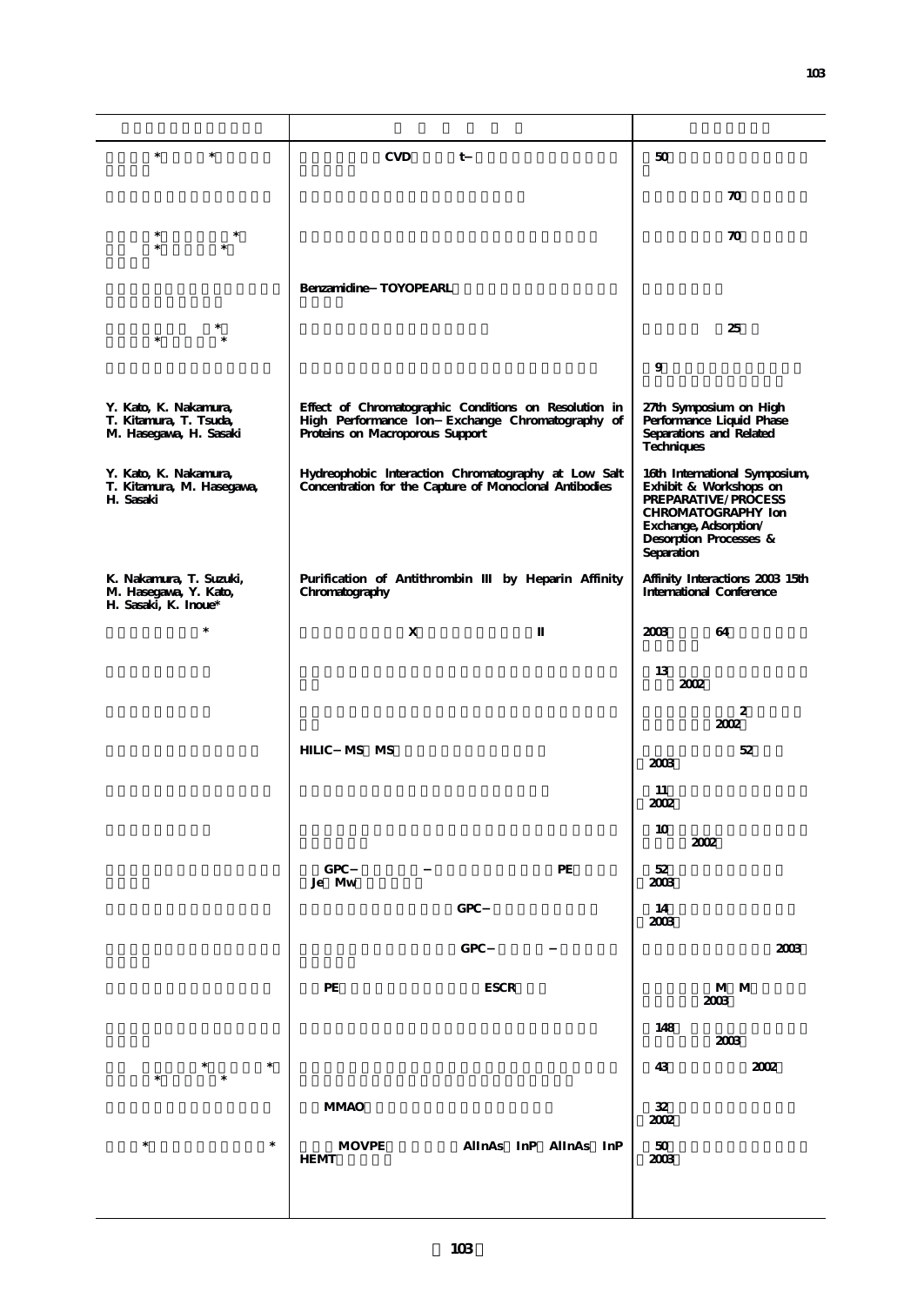| T. Tanaka*, K. Tokudome,<br>Y. Miyamoto                               | Growth of AlInAs Using Low Oxygen Content<br>Metalorganic Precursors and Application to HEMT<br><b>Structures</b>                                                                                                 | 15th International Conference<br>on Indium Phoshide and<br>Related Materials 2003           |
|-----------------------------------------------------------------------|-------------------------------------------------------------------------------------------------------------------------------------------------------------------------------------------------------------------|---------------------------------------------------------------------------------------------|
|                                                                       | 5 hydroxytryptamine                                                                                                                                                                                               | 42<br>2002                                                                                  |
|                                                                       | 5<br>hydroxytryptamine: 5 HT                                                                                                                                                                                      | 7<br>2003                                                                                   |
|                                                                       | 5 hydroxytryptamine: 5 HT                                                                                                                                                                                         | 46<br>2003                                                                                  |
|                                                                       | platelet-poor plasma                                                                                                                                                                                              | 22<br>2003                                                                                  |
| Y. Hirowatari, H. Kurosawa*,<br>H. Yoshida*, K.Doumitu*,<br>N. Tada*  | A Novel HPLC Method for Determination of Cholesterol<br>Levels in Five-Major Lipoprotein Classes                                                                                                                  | The 22nd World Congress of<br>Pathology and Laboratory<br>Medicine 2003                     |
| H. Kurosawa*, Y. Hirowatari,<br>H. Yoshida*, K. Doumitu*,<br>N. Tada* | Comparison of Data of Serum Lipoproteins Analyzed by<br>Using a Novel Anion-Exchange Chromatographic Method<br>with Those Analyzed by Using Polyacrylamide-Gel<br>Electrophoresis and Agarose-Gel Electrophoresis | The 22nd World Congress of<br>Pathology and Laboratory<br>Medicine 2003                     |
| Y. Hirowatari, H. Yoshida*,<br>H. Kurosawa*, K. Doumitu*,<br>N. Tada* | A New Convenient HPLC Method for Determination of<br>the Cholesterol Levels in Five Lipoprotein Classes                                                                                                           | The XIIIth International<br>Symposium on Atherosclerosis<br>2003                            |
| $\ast$<br>$\ast$<br>$\ast$                                            | <b>RNA</b><br>TRC Transcription Reverse<br>Transcritpion Concerted Reaction                                                                                                                                       | 58<br>2003                                                                                  |
|                                                                       | <b>TRC</b>                                                                                                                                                                                                        | 10<br>2003                                                                                  |
| $\ast$                                                                |                                                                                                                                                                                                                   | 10<br>2003                                                                                  |
| K. Yasukawa, T. Ishiguro,<br>S. Takakura*, S. Ichiyama*               | Quantification of Mycobacterium Tuberculosis Messenger<br>RNA by Fluorescence Real Time Monitoring of<br>Isothermal RNA Amplification                                                                             | The 18th International<br>Congress of Clinical Chemistry<br>and Laboratory Medicine<br>2002 |
|                                                                       |                                                                                                                                                                                                                   | 49<br>2002                                                                                  |
| $\ast$                                                                | tdh trh<br><b>TRC</b>                                                                                                                                                                                             | 36<br>2002                                                                                  |
| $\ast$                                                                |                                                                                                                                                                                                                   | 5<br>2003                                                                                   |
| $\ast$                                                                | 16SrRNA                                                                                                                                                                                                           | 77<br>2003                                                                                  |
| $\ast$                                                                | <b>RNA</b>                                                                                                                                                                                                        | 78<br>2003                                                                                  |
| $\ast$<br>$\ast$                                                      | 16SrRNA                                                                                                                                                                                                           | 78<br>2003                                                                                  |
| $\ast$                                                                | <b>RNA</b>                                                                                                                                                                                                        | 52<br>2003                                                                                  |
| $\ast$<br>$\ast$                                                      | 16SrRNA                                                                                                                                                                                                           | 143<br>2003                                                                                 |
|                                                                       | <b>TRC</b><br>RNA                                                                                                                                                                                                 | 16<br>2003                                                                                  |
| $\ast$                                                                | 16SrRNA                                                                                                                                                                                                           | 16<br>2003                                                                                  |
|                                                                       |                                                                                                                                                                                                                   |                                                                                             |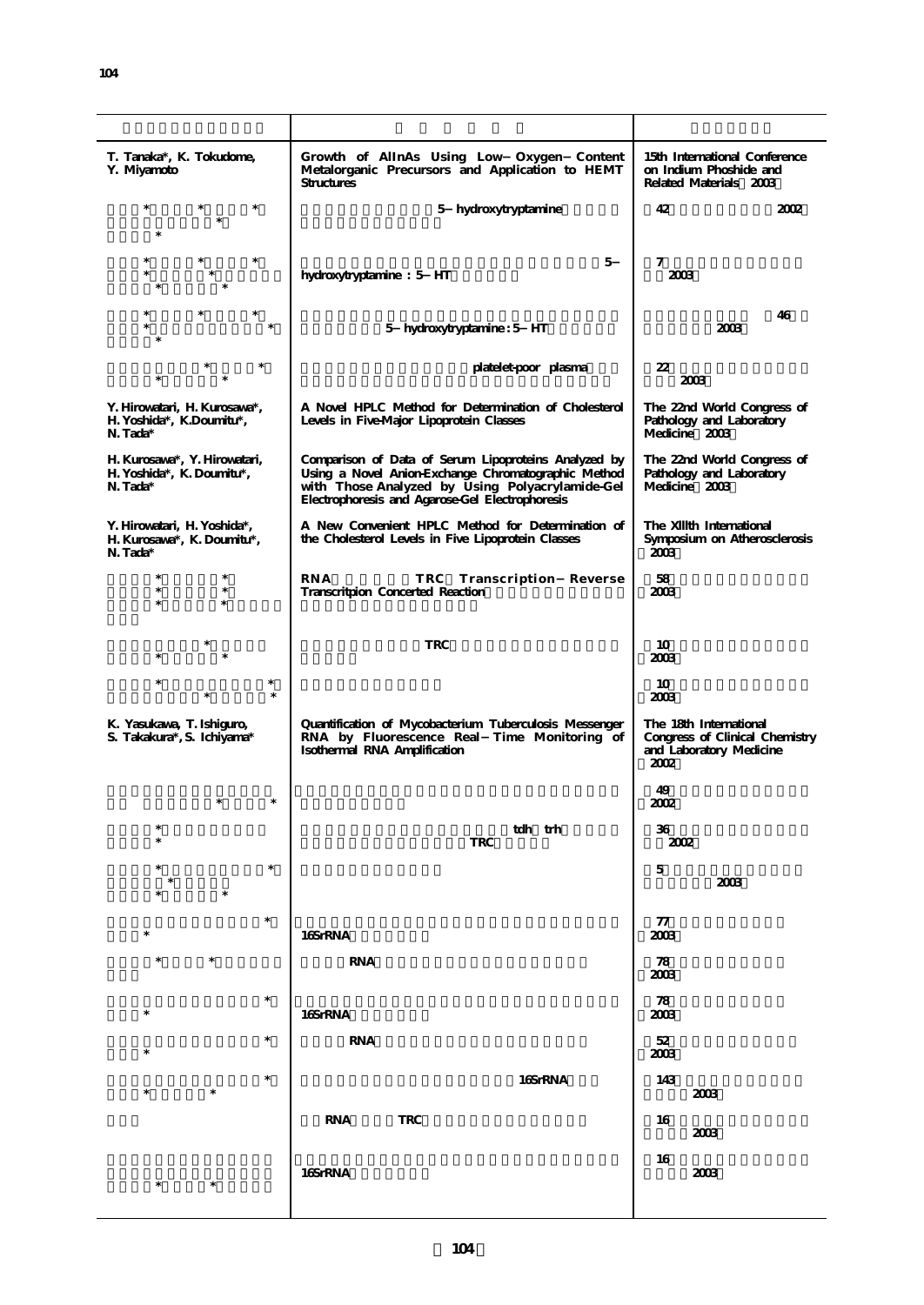| $\ast$<br>$\ast$<br>$\ast$<br>$\ast$<br>$\ast$<br>$\ast$          | $\rm{RNA}$<br><b>TRC</b>                                                | $103\,$<br>$2003\,$                                                                                    |
|-------------------------------------------------------------------|-------------------------------------------------------------------------|--------------------------------------------------------------------------------------------------------|
| $\ast$<br>*<br>$\ast$                                             | ${\mbox{PCR}}$<br>$\ensuremath{\mathsf{TRC}}$                           | 28<br>$2003$                                                                                           |
|                                                                   |                                                                         | $22\,$<br>2003                                                                                         |
|                                                                   | RNA<br>TRC<br>Transcription-Reverse<br>Transcritpion Concerted Reaction | $5\!8$<br>2003                                                                                         |
| $\ast$                                                            | $\ensuremath{\mathsf{TRC}}$                                             | 10<br>2003                                                                                             |
| $\ast$<br>$\ast$                                                  |                                                                         | 10<br>2003                                                                                             |
| $\ast$<br>$\ast$<br>$\ast$                                        | ${\mbox{PCR}}$<br><b>TRC</b>                                            | $62\,$<br>$2003\,$                                                                                     |
|                                                                   | $\rm EIA$                                                               | 41<br>2002                                                                                             |
|                                                                   | <b>EIA</b>                                                              | $\mathbf 5$<br>$2002\,$                                                                                |
|                                                                   |                                                                         | 12<br>2003                                                                                             |
|                                                                   |                                                                         | 12<br>2003                                                                                             |
|                                                                   | <b>EIA</b>                                                              | 8<br>$2003\,$                                                                                          |
| T. Kamichika, Y. Hashimoto,<br>K. Shiigi, E. Sakima,<br>Y. Mitoma | Optimization of Cation Exchange Resin for Insulin<br>Purification       | 22nd International Symposium<br>on the Separation of Proteins,<br>Peptides and Polynucleodides<br>2002 |
|                                                                   |                                                                         | 163<br>$2002\,$                                                                                        |
|                                                                   | TOYOPEARL, TSKgel BioAssist                                             | 2003<br>$2003\,$                                                                                       |
|                                                                   |                                                                         | 145<br>2002                                                                                            |
|                                                                   | TSKgel SuperIC A/C                                                      | 8 LC<br>$2003\,$                                                                                       |
|                                                                   | TSKgel SuperIC A/C                                                      | 19<br>2003                                                                                             |
|                                                                   |                                                                         | Separation Science 2003                                                                                |
|                                                                   |                                                                         | 19<br>2002                                                                                             |
|                                                                   | $IC$ 2001                                                               | 123                                                                                                    |
|                                                                   |                                                                         | $2003\,$                                                                                               |
|                                                                   | TSK GEL<br>BioAssist                                                    | $2003$                                                                                                 |